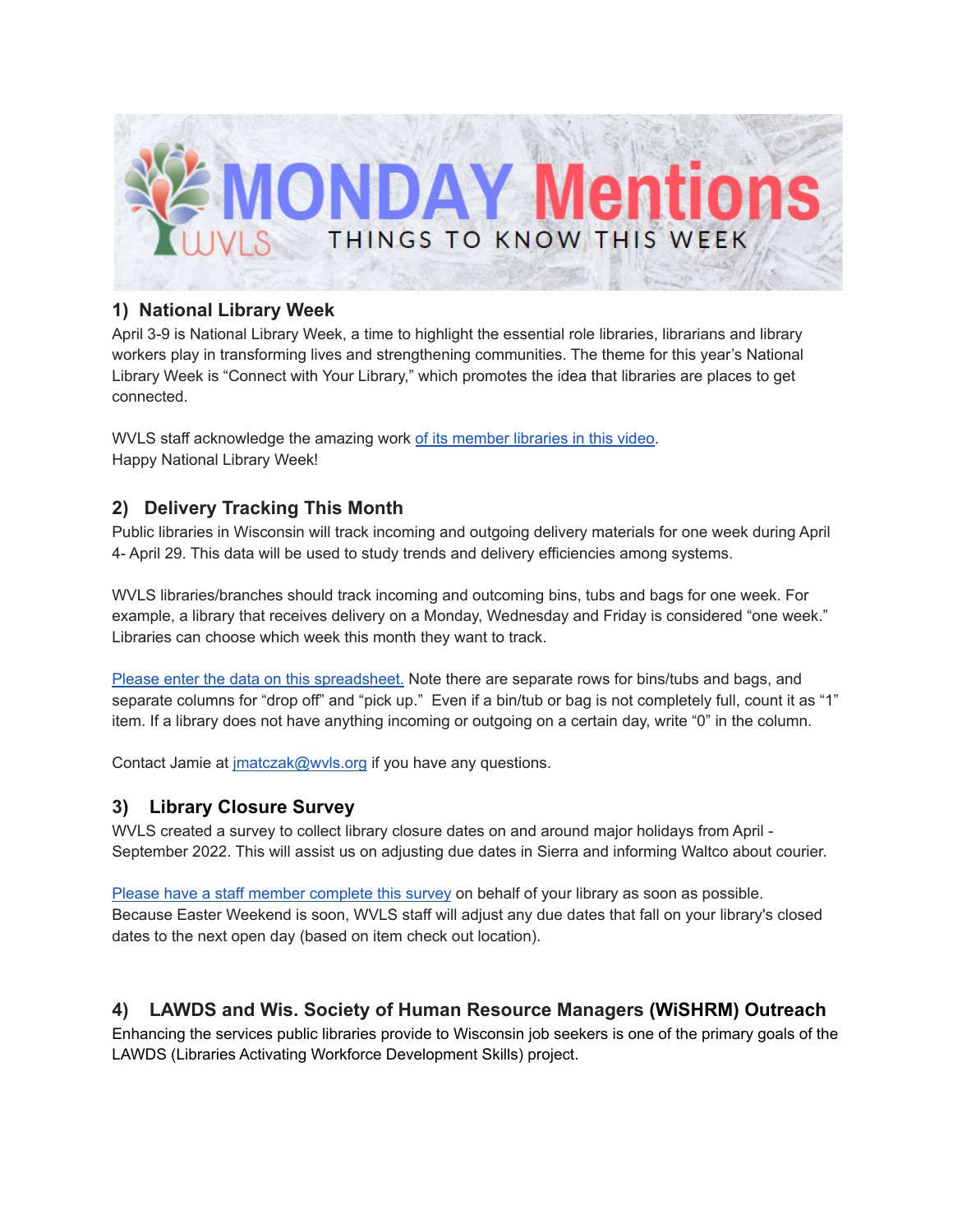The LAWDS project has built a relationship with the [Wisconsin](https://www.wishrm.org/) Society of Human Resource Managers (WiSHRM), which is surveying its members to identify volunteers interested in working with job seekers in public libraries.

Between now and April 15, all WiSHRM volunteers will attend an orientation to help them understand how Wisconsin libraries work with job seekers. Volunteers will be encouraged to share or complement the specific types of services they are willing to provide, understanding that meeting spaces for each library vary. The roles of library directors, trustees, and library volunteer policies will be covered. After April 15, WiSHRM volunteers will begin to contact local library directors to offer their assistance.

Library staff are encouraged to prepare by: exploring the statewide resources on Library Staff [Resources](https://dpi.wi.gov/pld/workforce-assistance) to Assist [Wisconsin's](https://dpi.wi.gov/pld/workforce-assistance) Workforce and identify workforce development resources and assets they possess.

The DPI and the LAWDS Project Advisory Council ensure that collaborations growing out of this relationship are positive and stress-free. Libraries who have questions can contact Martha Berninger at [Martha.Berninger@dpi.wi.gov](mailto:Martha.Berninger@dpi.wi.gov) and Beth Tomev at [Elizabeth.Tomev@dpi.wi.gov.](mailto:Elizabeth.Tomev@dpi.wi.gov)

### **5) This Week's Webinars**

- Make the Most Out of [Beanstack](https://zoobean.zoom.us/webinar/register/WN_Gq7yjEtvTYW7HRptVEVsjQ?timezone_id=America%2FChicago) 2:30 p.m. on Monday, April 4
- Self-Care: Awareness, [Acknowledgement,](https://us02web.zoom.us/webinar/register/WN_krpr_021TNWuGcqg5xfC8w?fbclid=IwAR3zfTOxLp31_2cAwM0R-zMaj9_WrA6d-RxqN5vVQRJMYzSbTsZRCBnZkB0) Action 1 p.m. on Wednesday, April 6
- [Summer](https://more.ebsco.com/US-2022-04-06-WBN-Summer-Reading-Kickoff.html?utm_medium=webinar&utm_source=pl_cp_us_novelist&utm_campaign=novelist_summer-reading-kickoff_NOVPOST_20220406) Reading Kickoff 1 p.m. on Wednesday, April 6
- How to Have a [Successful](https://zoobean.zoom.us/webinar/register/WN_Ne35vaPoTIaZCqYIYrsSTQ?timezone_id=America%2FChicago) Summer 12 p.m. on Thursday, April 7
- Mental Illness: How to Handle Problematic Behavior 1 p.m. on Thursday, April 7 (Contact Jamie Matczak for the registration link)

# **6) Promotional Materials for Wisconsin's Digital Library Available**

Printed promotional materials for Wisconsin's Digital Library are available to libraries with free printing and shipping! There are a variety of flyers and posters available, designed to be displayed at local businesses and in waiting rooms of all kinds. Business cards for Wisconsin's Digital Library are also available.

To [order](https://forms.gle/ohDt2tw9gFKfbeWY8) printed materials, please use this order form. In addition, the digital files for all these [designs](https://wplc.info/wdl-promotional-materials) are [available](https://wplc.info/wdl-promotional-materials) via the WPLC website for you to print out or use however you wish. Please contact wplc-info@wils.org with any questions.

### **7) Reminders**

● **WVLS plans to reserve a 38-passenger motor coach for the WAPL (Wisconsin Association of Public Libraries) conference in Pewaukee** if there is enough interest to make this mode of travel cost effective. The bus will depart from the Marathon County Public Library in Wausau at 12 pm on Wednesday, May 11, and depart Pewaukee after the conference is finished on Friday, May 13. There are ramps near the MCPL library where people can leave cars overnight.